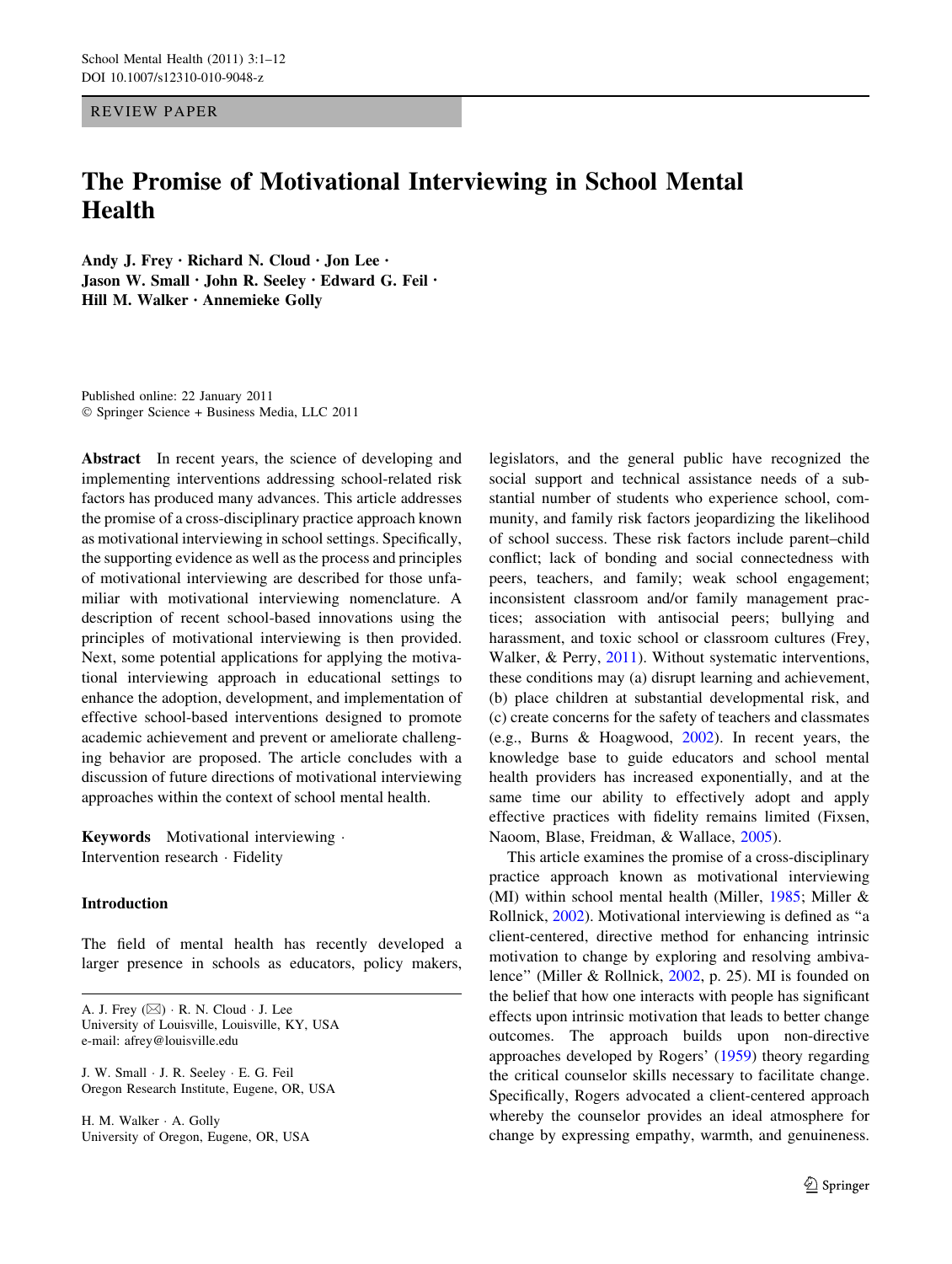MI is infused with positive regard for the client along with a spirit of caring and concern. MI expands Rogers's theory by adding directive strategies that target specific behavior and has demonstrated evidence for increasing motivation as a vehicle to behavior change in a variety of contexts.

Herein, the evidence supporting MI is presented, followed by a description of the approach for those unfamiliar with MI nomenclature, and a summary of recent innovations in school-based mental health using an MI approach. Next, some potential uses for the motivational interviewing approach in educational settings are examined, followed by a discussion of the future directions of MI approaches in school mental health.

# Evidence Supporting Motivational Interviewing

Three systematic reviews of the efficacy of MI across substantive domains have been published (Dunn, DeRoo, & Rivara, [2001;](#page-9-0) Miller & Rollnick, [2002](#page-10-0); Noonan & Moyers, [1997\)](#page-10-0). In all three reviews, evidence suggests that the use of MI, even in an abbreviated format (e.g., 1–4 sessions), can encourage adult behavior improvements that are significantly more favorable than no treatment, generate gains that are maintained after the intervention and sustained over time, and produce effects that are equally as effective as credible alternative treatments. Interestingly, effect sizes for MI adaptations followed by another type of treatment were similar to offering MI adaptations as standalone interventions. Finally, these results must be regarded as tentative or preliminary given that the internal validity of many of the studies was highly variable.

This growing literature base has allowed for review of the evidence from a meta-analytical standpoint, providing an aggregated view of MI effectiveness (see Burke, Arkowitz, & Menchola, [2003;](#page-9-0) Hettema, Steele, & Miller, [2005;](#page-10-0) Vasilam, Hosier, & Cox, [2006](#page-11-0)). In the most recent meta-analysis, Lundahl, Tollefson, Kunz, Brownell, and Burke [\(2010\)](#page-10-0) provide continued support for the use of MI with many problem behaviors (alcohol, drug and tobacco use, various risky behaviors, and medication and treatment adherence).

Within the substance abuse literature, several studies have shown that adult clients who are exposed to MI as a supplemental, ''front-loaded'' intervention (e.g., preceding a standard intervention), are more likely to stay in treatment, put forth more effort during treatment, adhere more closely to the intervention protocol or recommendations, and experience significantly improved outcomes than those who receive identical treatment without the MI component (Aubrey, [1998;](#page-9-0) Bien, Miller, & Boroughs, [1993](#page-9-0); Brown & Miller, [1993;](#page-9-0) Saunders, Wilkinson, & Phillips, [1995](#page-11-0)). These effects have been documented across diverse treatment approaches, which highlight the flexibility of MI. The majority of MI adaptations, including the Drinker's Check-Up (Miller & Sovereign, [1989\)](#page-10-0) and Project MATCH (Project MATCH Research Group, [1997](#page-10-0)) utilize the principles and techniques of MI to guide communication and include a feedback routine in which assessment results are shared with the client in a non-directive fashion. Adaptations have been applied to addictions (Miller, Zweben, DiClemente, & Rychtaric, [1992\)](#page-10-0), prenatal counseling (Handmaker, Miller, & Manicke, [1999\)](#page-10-0), diabetes management (Smith, Heckemeyer, Kratt, & Mason, [1997](#page-11-0)), and relationship distress (Marriage Check-Up, Cordova, Warren, & Gee, [2001](#page-9-0)).

MI investigations have primarily centered on the study of adults, with studies of its effectiveness for youth and children focusing on adolescent and pre-adolescent youth rather than preschool or elementary aged children (e.g., Flattum, Friend, Neumark-Sztainer, & Story, [2009](#page-10-0)). Lundahl et al. ([2010\)](#page-10-0) provide a plausible explanation for the lack of direct study with young children; ''Considering developmental issues, MI is conducted within a cognitive medium and requires some degree of abstract reasoning that should be present after the age of 12 years [based on Piaget's ([1962\)](#page-10-0) model] and thus may not be as helpful for preteen children.'' (p. 153). Atkinson and Amesu ([2007\)](#page-9-0) caution against the use of MI with young children as MI is largely language based, relying ''on the ability of young people to express their feelings about a particular set of circumstances'' (p. 36). Studies that involve preschool and elementary aged children suggest that MI can be used with parents and teachers, who play a significant role in the life of the child (e.g., Channon et al., [2007;](#page-9-0) Freudenthal, [2008](#page-10-0); Freudenthal & Bowen, [2010](#page-10-0)) and control home and school environments. In the context of school mental health, MI is promising as a vehicle to change adult's behavior, while mediating changes in the child's behavior. However, the study of MI with young children is only just beginning. It may be plausible that MI could be utilized with young children with some effectiveness (Nage, [2010](#page-10-0)). More likely, continued research in this area could reveal a continuum of MI requisite skills that are appropriate for certain developmental levels.

# The Process and Principles of Motivational Interviewing

Miller and Rollnick [\(2002](#page-10-0)) describe two phases of MI, including a Phase 1, pre-commitment, in which ambivalence is resolved, and a Phase 2, post-commitment, in which intrinsic motivation for change is activated to drive a collaborative change planning process. The MI environment or treatment context is represented by three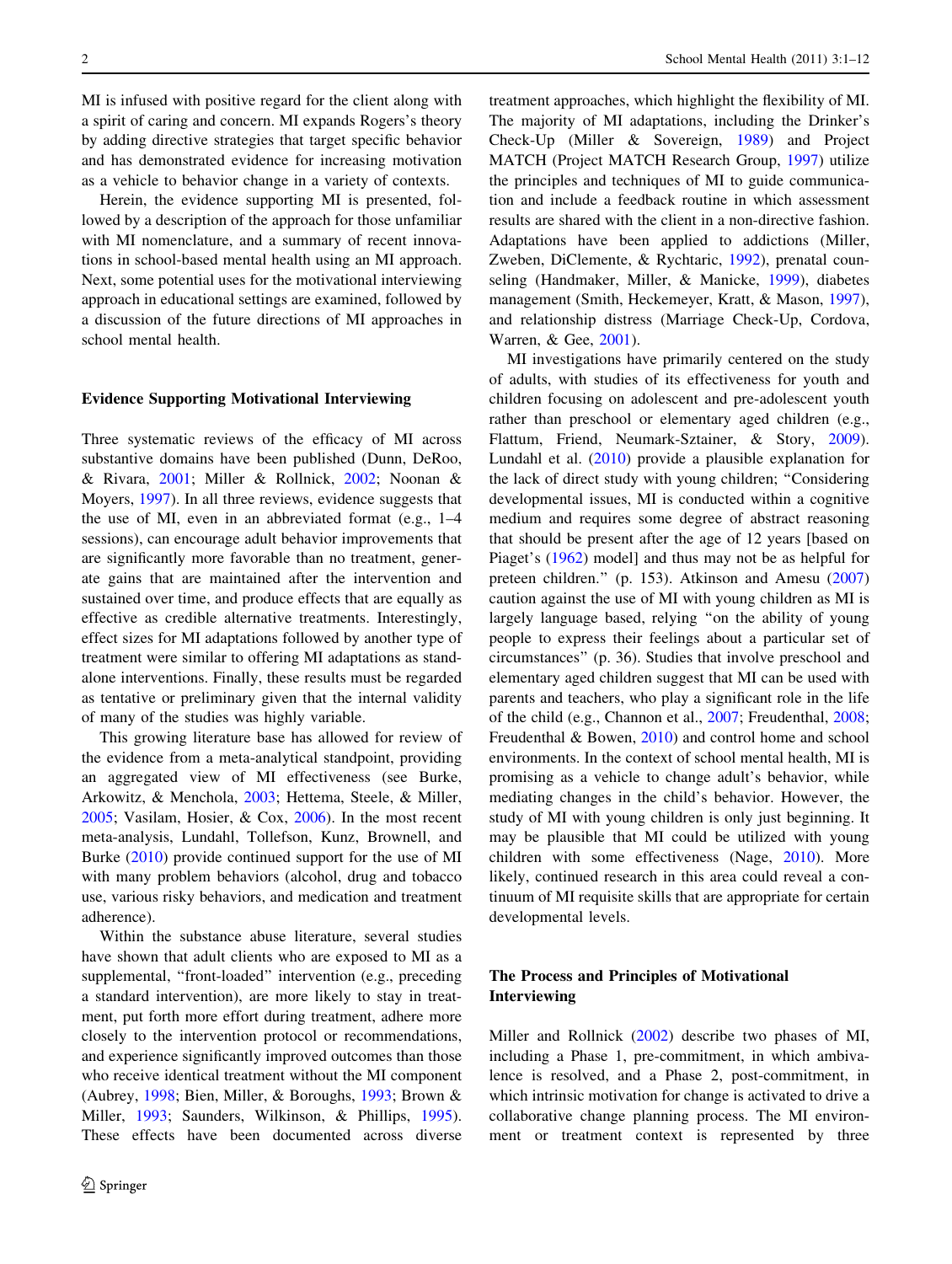underlying constructs, and four motivational counseling principles that are skillfully combined to direct a client toward change.

During the pre-commitment phase, priority is given to understanding the client's motives for change—the client's primary values, important goals, and ideals of self and life. These motives then become a central focus of the ensuing dialogue, based on the hypothesis that articulating the argument for change further clarifies these motives and moves the client toward change. Change talk, as identified by Miller and Rollnick ([2002\)](#page-10-0), is the conceptual opposite of resistance or client's talk that sustains their current condition. A primary task of the counselor is to produce change talk. Change talk is defined as recognizing disadvantages of the status quo, understanding advantages of change, expressing optimism about change, and expressing intention to change. To this end, counselors facilitate dialogue and avoid taking an "expert role," instead emphasizing choice and responsibility for change to the client who remains the resident expert on themselves. Further, within the mechanism of change theory MI is supported by an ethos consisting of three underlying constructs: evocation, collaboration, and autonomy. These constructs are in place whether or not the counselor is using MI in a directive fashion (i.e., with a target behavior clearly identified) or not.

Evocation embodies the counselor's active elicitation of the client's personal reasons for change. The hypothesized mechanism of action is based upon self-perception theory that holds that the client's arguing for change has a powerful effect upon motivation.

Collaboration is exemplified when the client takes a lead role in the dialogue and when the nature of the interaction is substantially influenced by the client's ideas. As described by Moyers, Martin, Manuel, Miller, and Ernst [\(2007](#page-10-0)), ''Clinicians [counselors] high in collaboration appear to be dancing with their clients during an interview—one moment leading, the next following—in seamless motion'' (p. 6). This can only work when the behavior for change fits within the client's ideals of self and life.

The most pervasive theme is *autonomy*. Counselors explicitly support clients' value-driven choice(s) while also supporting the client's control of the change process. Working from a strength-based perspective, counselors express their belief that the client is capable of change, while acknowledging the client's agency to maintain the status quo (i.e., autonomous).

# Motivational Counseling Principles

In addition to the three underlying constructs, four counseling principles infuse the techniques and strategies used (Miller & Rollnick, [2002\)](#page-10-0): express empathy, develop discrepancy, roll with resistance, and support self-efficacy. Empathy is demonstrated through counselor reflections of client meaning that can clarify, reinforce, amplify, and produce change talk. In working with clients, counselors often 'take for granted' the meanings embedded in their communications. Reflective listening, according to Miller and Rollnick [\(2002](#page-10-0)), "is a way of checking, rather than assuming, that you already know what is meant'' (p. 70). Reflections are not questions but rather statements that indicate the counselor's assumption of their meaning and that ''elicit more talk from the client, particularly change talk'' (p. 71). Miller and Rollnick suggest MI diverges from classic client-centered counseling primarily because it is directive; it intentionally attempts to direct a client toward the resolution of ambivalence.

Developing discrepancy, the second general principle of MI, is viewed as an effective way to ''present an unpleasant reality so the person can confront it and be changed by it'' (Miller & Rollnick, [2002,](#page-10-0) p. 38). Within the context of an intervention, discrepancy is the cognitive linkage between a present behavior and the person's important goals or values. Festinger [\(1957](#page-10-0)) referred to this gap as ''cognitive dissonance.'' The theory suggests that when a behavior is perceived as conflicting with important goals or values, the person is more likely to change. Developing and amplifying discrepancy can create greater internal conflict or ambivalence related to a status quo behavior. Increasing discrepancy increases importance, which is one of two critical requirements for change; the second critical requirement is confidence, which is discussed below. Discrepancy is the vehicle by which the importance for change is increased. During the MI process, a counselor's challenge is to develop and increase discrepancy within the context of MI without confronting, educating, or selling behavior change. This avoids creating a sense of being coerced or manipulated. The client weighs pros and cons of change in a decisional argument and becomes convinced the status quo is too inconsistent with their most important goals or values to be maintained. It is important that the client, rather than the counselor, be in the position of evaluating the argument between maintaining the status quo or changing given that people are more likely to be intrinsically motivated, persuaded, and to invest in change by their own internal voice than by that of any other (Miller & Rollnick, [2002\)](#page-10-0).

The third principle of MI, roll with resistance, is based on the assumption that arguing is counterproductive. In the context of MI, resistance is viewed as ''a signal of dissonance in the counseling relationship'' (Miller & Rollnick, [2002](#page-10-0), p. 46). When a client resists change that is clearly congruent with important goals and values, the counselor must exercise great constraint over himself. The counselor,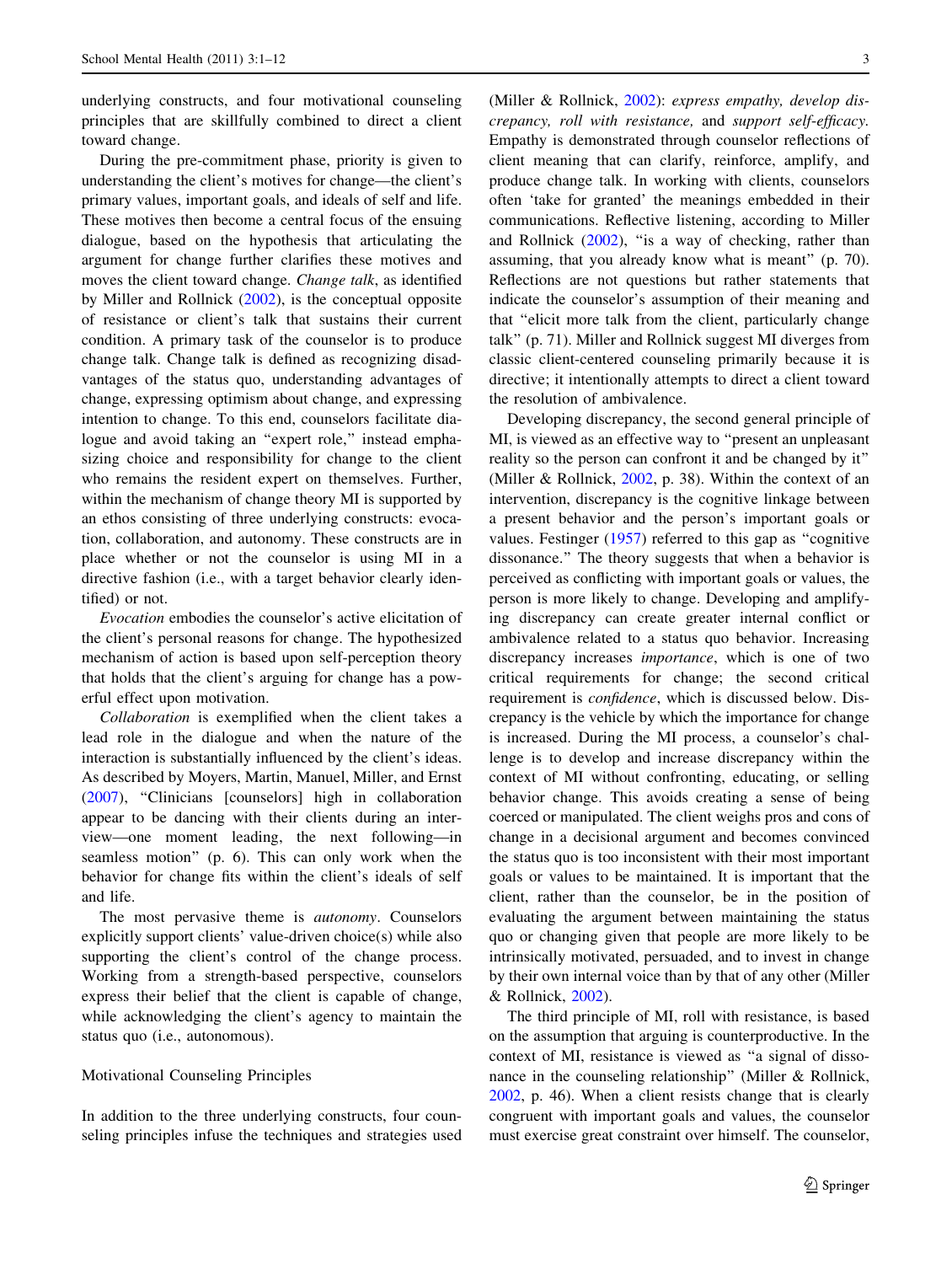who wishes to push a change agenda that is clearly in the client's best interest, must avoid the natural inclination to educate or confront. Rather, the counselor must work to remain within the spirit and principles of MI. The counselor may be in touch with the human tendency to take up argument; however, in the context of change, this is a trap that will create transparent or veiled barriers to change. The counselor is encouraged to roll with the resistance by maintaining equanimity without confrontation or any attempt to 'sell' change—even allowing for a discussion of the cons of change. These strategies work to affirm the challenges faced by the client, strengthen the relationship between client and counselor, and lessen barriers that support open exploration of the decisional argument for change.

The fourth principle, support self-efficacy, is related to the second critical requirement for change, which is confidence. In support of a client's self-efficacy, a counselor might rekindle memories of success from the past, while remaining within the spirit of MI by minimizing authority and asking permission before educating or providing change plan options.

Embodiment of the three underlying constructs and application of the strategies associated with the four principles described above are central to Phase 1, pre-commitment, and builds a scaffold upon which the client moves toward a commitment to change. Commitment to change marks the beginning of Phase 2, which includes: (a) building a menu of choices, (b) collaborating on the creation of an action plan, (c) implementing and adhering to the plan, and (d) sustaining the relationship. Within Phase 2, the counseling environment is more relaxed and less strategic with counselor and client working collaboratively on a plan for change. As such, the counselor usually enjoys open permission from the client to educate on change plan options. The counselor is advised to avoid the ''expert trap'' with excessive educating and confrontation that violates the spirit of MI and which can erode rapport. Notwithstanding this caution, the counselor can suggest and aid a client in selecting any intervention or counseling approach required to achieve change, even those that contradict the spirit of MI, such as cognitive and behavioral approaches. It cannot be overemphasized, that in the postcommitment phase of MI, it is critical that the counselor monitor the interactions for signs of resistance or return of ambivalence. If sensed, the counselor should return to the requisite phase 1 strategies as necessary.

The flexibility with which MI can be utilized has led counselors, as well as a variety of other mental health professionals from a wide range of disciplines, to adapt these processes to various institutions, contexts, populations, and a wide variety of target behaviors. The following commentary includes various MI innovations that have led

to more recent applications in the context of school mental health.

# Motivational Interviewing Innovation and Applications in School Settings

Shinn and Walker  $(2010)$  $(2010)$  suggest that we are in the midst of the largest school reform effort of the past 30 years. These authors argue that this reform, largely defined by the adoption of a Response to Intervention approach, involves the creation of comprehensive, coordinated, and effective service delivery systems. These systems are defined by: (a) a foundation of prevention in which evidence-based interventions represent primary, secondary, and tertiary levels; (b) data-based decision making; and (c) early intervention based on screening results. There are many ways MI could be used by school mental health professionals, several of which are directly related to the changing landscape of school reform efforts. Although the use of MI in educational settings is limited, there is a growing literature base demonstrating its efficacy in addressing the motivation of parents, teachers, and students across a variety of domains related to school mental health services.

# Recent Innovations

## Participation Enhancement Intervention

In a series of articles, Nock and associates (Nock & Ferriter, [2005;](#page-10-0) Nock & Kazdin, [2005](#page-10-0); Nock & Photos, [2006](#page-10-0)) developed and tested a conceptual framework for the Participation Enhancement Intervention (PEI; see Nock & Kazdin, [2005](#page-10-0)), and the Parent Motivation Inventory (PMI). Their premise for the development of the PMI was that treatment attendance and adherence to treatment plans are the most basic necessities for effective treatment delivery. In regard to the treatment of youth, this necessarily concerns the parent's motivation to provide for their child's attendance and to support adherence to treatment plans. Until the development and subsequent testing of the PMI, no tools existed to measure a parent's motivation for their children's treatment. The PEI used elements of MI and the barriers to treatment participation model (see Kazdin, Holland, & Crowley, [1997](#page-10-0)) to provide a very brief (5–15 min) intervention targeting parent motivation at several points during their children's treatment process. Along with MI elements, the PEI included specific information about the importance of attending treatments and staying on track with treatment plans and helped parents develop plans for overcoming any barriers they faced in attendance and adhering to the prescribed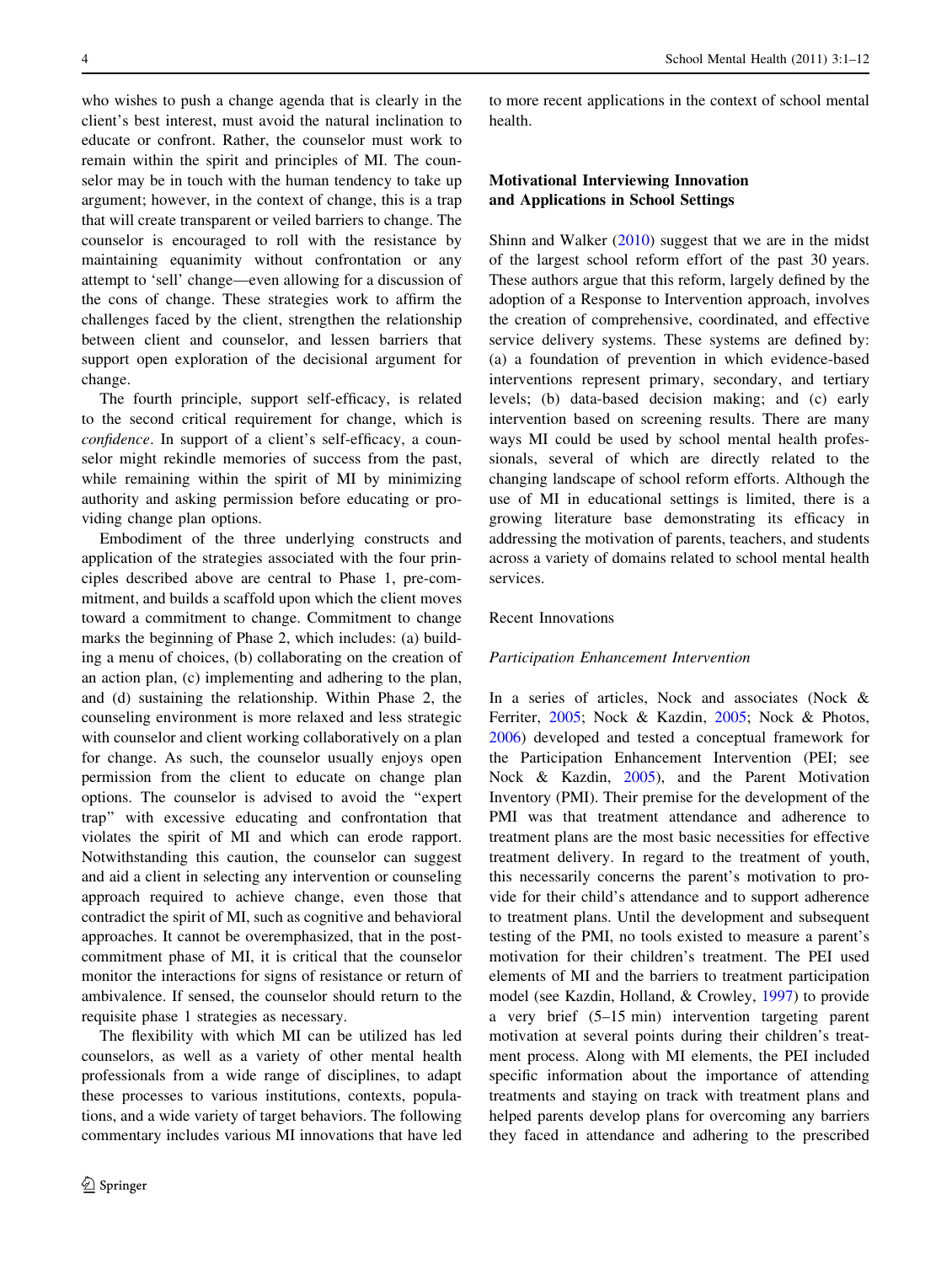treatment. Using the PMI to evaluate the effectiveness of the PEI, Nock and Kazdin ([2005\)](#page-10-0) found that increases in parent motivation predicted parents' rating of fewer barriers to their participation in treatment and in turn greater treatment attendance. Furthermore, both parents and therapists reported greater adherence to treatment plans as a result of the PEI.

# EcoFIT

Dishion and Stormshak ([2007\)](#page-9-0) have developed the Ecological Approach to Family Interventions and Treatment (EcoFIT) model, which includes an assessment-driven feedback component (Dishion, Stormshak, & Siler, [2010](#page-9-0)). A hallmark component of their model, the Family Check-Up (FCU), inspired by the Drinker's Check-Up (Miller & Sovereign, [1989](#page-10-0)), is designed to increase parenting behavior that promotes youth adjustment and competence. The FCU consists of specific motivational enhancement strategies including individual feedback to parents on observed parenting practices, identification of strengths, promotion of autonomy in the decision making process, and development of a menu of options based on effective family management practices. The results of a recent clinical trial provided preliminary evidence for the efficacy of this intervention, as mothers in the intervention group showed increased involvement in their child's behavior and their children showed corresponding decreases in conduct problems (see Shaw, Dishion, Supplee, Gardner, & Arnds, [2006\)](#page-11-0). Dishion and Stormshak ([2007\)](#page-9-0) recommend that the FCU precede evidencebased interventions to increase parental compliance with treatment protocols and regimens. Shaw et al. ([2006\)](#page-11-0) detailed the first in a series of notable studies of the FCU program in early childhood. These studies demonstrated the positive longitudinal effects of the program on very young children who were identified as at-risk for early conduct problems (Connell et al., [2008;](#page-9-0) Dishion et al., [2008;](#page-9-0) Gill, Hyde, Shaw, Dishion, & Wilson, [2008;](#page-10-0) Lunkenheimer et al., [2008;](#page-10-0) Moilanen, Shaw, Dishion, Gardner, & Wilson, [2010](#page-10-0); Shaw, Connell, Dishion, Wilson, & Gardner, [2009](#page-11-0)). Those children of low-income families, who were randomly assigned to the FCU condition, demonstrated improvements in school readiness (inhibitory control and language development) through the effects of the FCU on parents' provision of increased positive behavioral support. Further study of the program (see Gardner et al., [2009\)](#page-10-0) demonstrated the program's effectiveness for families ''with very high levels of distress and disadvantage compared with those who were more advantaged…'' (p. 550). These effects were not as strong in single parent families.

#### Classroom Check-up

Building from the work of Miller and Rollnick [\(2002](#page-10-0)) and Dishion and Stormshak [\(2007](#page-9-0)), Reinke, Lewis-Palmer, and Merrell ([2008\)](#page-11-0) recently developed The Classroom Check-Up (CCU), which is designed to increase the extent to which teachers employ evidence-based classroom management strategies. The CCU consists of specific motivational enhancement strategies including: individual (visual) feedback to teachers on observed classroom behaviors (i.e., specific praise & reprimands), identification of strengths, promotion of autonomy in the decision making process, direct guidance (when requested), encouragement of teacher self-efficacy, and development of a menu of change options. Results from a single subject multiple baseline design study across classrooms indicated increased teacher use of specific praise and reduced reprimands and decreased classroom disruptive behavior (Reinke et al., [2008](#page-11-0)).

# First Step to Success

The authors of this article, inspired, in part, by the work of the previously mentioned MI innovations in school mental health, have begun taking the existing First Step to Success (Walker et al., [1998\)](#page-11-0) intervention and infusing it with the Family Check-Up (Dishion & Stormshak, [2007](#page-9-0); Shaw et al., [2006\)](#page-11-0), the wraparound planning process (Burns & Hoagwood, [2002](#page-9-0); Eber, Sugai, Smith, & Scott, [2002\)](#page-9-0), and the Classroom Check-Up (Reinke et al., [2008](#page-11-0)). First Step consists of three modules applied in concert with each other: (a) universal screening; (b) a school module called CLASS; and (c) a home module called homeBase. The two primary goals of the First Step intervention are to teach the at-risk child to get along with others (teachers and peers) and to engage assigned schoolwork in an appropriate, successful manner. The intervention is designed to achieve secondary prevention outcomes. The three modules of First Step are based on extensive research on school and home intervention procedures with aggressive, antisocial youth and over a decade of work related to the universal, proactive early screening of at-risk children to provide early detection (see Hops & Walker, [1988;](#page-10-0) Patterson, [1992](#page-10-0)). The homeBase module of First Step consists of a series of six lessons designed to enable parents and caregivers to build child competencies and skills in six areas that affect school adjustment and performance. The target skills that parents are asked to teach their children are as follows: (a) Sharing School, (b) Cooperation, (c) Limit-Setting, (d) Problem-Solving, (e) Friendship-Making, and (f) Developing Confidence. HomeBase contains lessons, instructional guidelines, and parent–child games and activities for directly teaching these skills.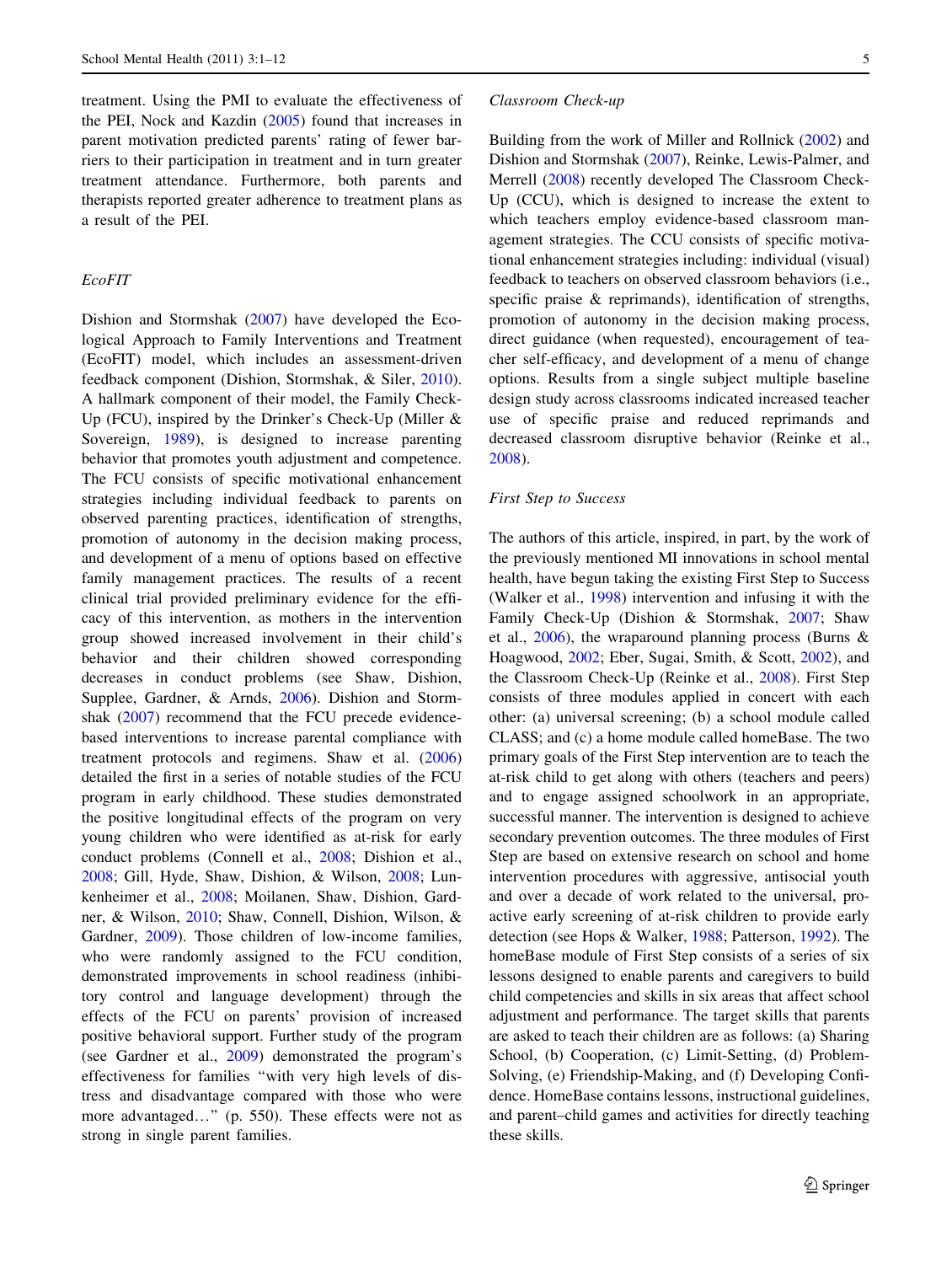The First Step program has been extensively evaluated across a range of methodologies, including: single subject (Carter, & Horner, [2007,](#page-9-0) [2009;](#page-9-0) Golly, Sprague, Walker, Beard, & Gorham, [2000;](#page-10-0) Overton, McKenzie, King, & Osborne, [2002](#page-10-0); Sprague, & Perkins, [2009\)](#page-11-0), longitudinal (Nelson et al., [2009;](#page-10-0) Walker et al., [1998\)](#page-11-0), quasi-experimental (Diken, & Rutherford, [2005;](#page-9-0) Golly, Stiller, & Walker, [1998\)](#page-10-0), and experimental designs (Walker, Golly, McLane, & Kimmich, [2005](#page-11-0); Walker et al., [2009](#page-11-0)). These evaluations of the First Step program have demonstrated strong, positive effect sizes for a majority of the at-risk preschool and primary level, elementary school children who were treated, and parents, teachers, and administrators have consistently reported high levels of satisfaction with the intervention. While effective as a secondary prevention program, First Step to Success (Walker et al., [1998](#page-11-0)) is generally not sufficient to substantially decrease challenging forms of severe behavior and increase the prosocial and adaptive behavior of students at the tertiary level. As the parents of many young children with severe behavior problems also experience multiple stressors, the high levels of parental motivation and commitment necessary for change are often difficult to obtain. Additionally, while some teachers are motivated to adopt the classroom management practices on which the school component is based, teacher observation data suggests many do not.

Two MI enhancements to the First Step intervention have been added to begin addressing the needs of students at the tertiary level. The first, a modified version of Dishion and Stormshak's [\(2007](#page-9-0)) FCU is completed with parents, with homeBase parent training offerings used in the event that parents' deem them relevant to their child's school success. As can be seen in Fig. [1,](#page-6-0) the FCU begins with an initial intake session to examine the parents' perceptions of their child's school and home functioning in relation to their own values, goals, and ideals of self and life. Next, assessment data are collected from all intervention agents (parent, teacher, and the First Step to Success interventionist) to help identify strengths, potential discrepancies between child and/or parent functioning, and family values, goals and ideals. These discrepancies are amplified while parent autonomy and self-efficacy are strengthened, and change talk is evoked. If appropriate, the family develops a plan of action that focuses on family management practices and is tied to the parents' goals and values. This enhancement to the First Step intervention retains most features of the FCU; however, a formal parent values identification activity has been added and the assessment process has been simplified to employ concepts reflecting the interests of educators. The concepts also map onto the parent training content of the First Step to Success homeBase parent curriculum.

The second MI enhancement to the First Step intervention is the addition of a modified version of the CCU

that has been infused into the school component (i.e., CLASS) to more effectively improve the teacher's use of positive classroom management strategies. The First Step version of the CCU focuses on the teacher's perceptions of the 'ideal' classroom and their beliefs in regards to behavior management practices, which are gathered during an initial interview. Exploring the teacher's experiences, perceptions, values and goals assists in the amplification of any discrepancies discovered within the information gathering process. The information gathering process includes an observational sampling of five teacher behaviors. The frequency of praise (both behavior-specific and general) and reprimands are recorded across three agents: the target child, any peer in the class, or the class as a whole. Additionally, the frequency of positive student–teacher interactions and negative teacher–student interactions are recorded across the target child and any peer in the class. The teacher and interventionist meet again following the observations for data review (provided in the form of graphs) and goal setting. During this meeting, teacher and interventionist share their perceptions of the observations and interpret the data. The goal is to influence the teacher's use of positive behavior-specific praise. The interventionist utilizes a directive MI approach to assess and manage resistance, cultivate importance and boost the teacher's confidence and feelings of self-efficacy for change. During this process options are discussed, a plan of action is developed and formalized (typically in writing), and commitments to change are made. The intervention process itself is self-selected and is also self-monitored by the teacher with support from the interventionist when requested. A menu of intervention options for teachers to facilitate a more positive climate through the use of increased positive behavior-specific praise is offered to the teacher. In order to build a sense of ownership, reduce complexity and support self-efficacy, teachers are encouraged to create or utilize simple intervention strategies of their own design. Often, the initial data review and feedback cycle (discussed below) are all that is necessary for teacher change. A feedback cycle of additional observations of teacher behavior (twice per week for 2 weeks) follow the data review and goal setting process, allowing the teacher to review progress and monitor the effectiveness of their self-selected interventions. Data from each additional observation of the feedback cycle are added to the original visual and provided to the teacher without elaboration, unless requested.

#### Potential MI Applications in School Mental Health

Although the innovative applications of MI within school mental health highlighted above involve the infusion of the MI approach into large-scale interventions, we believe MI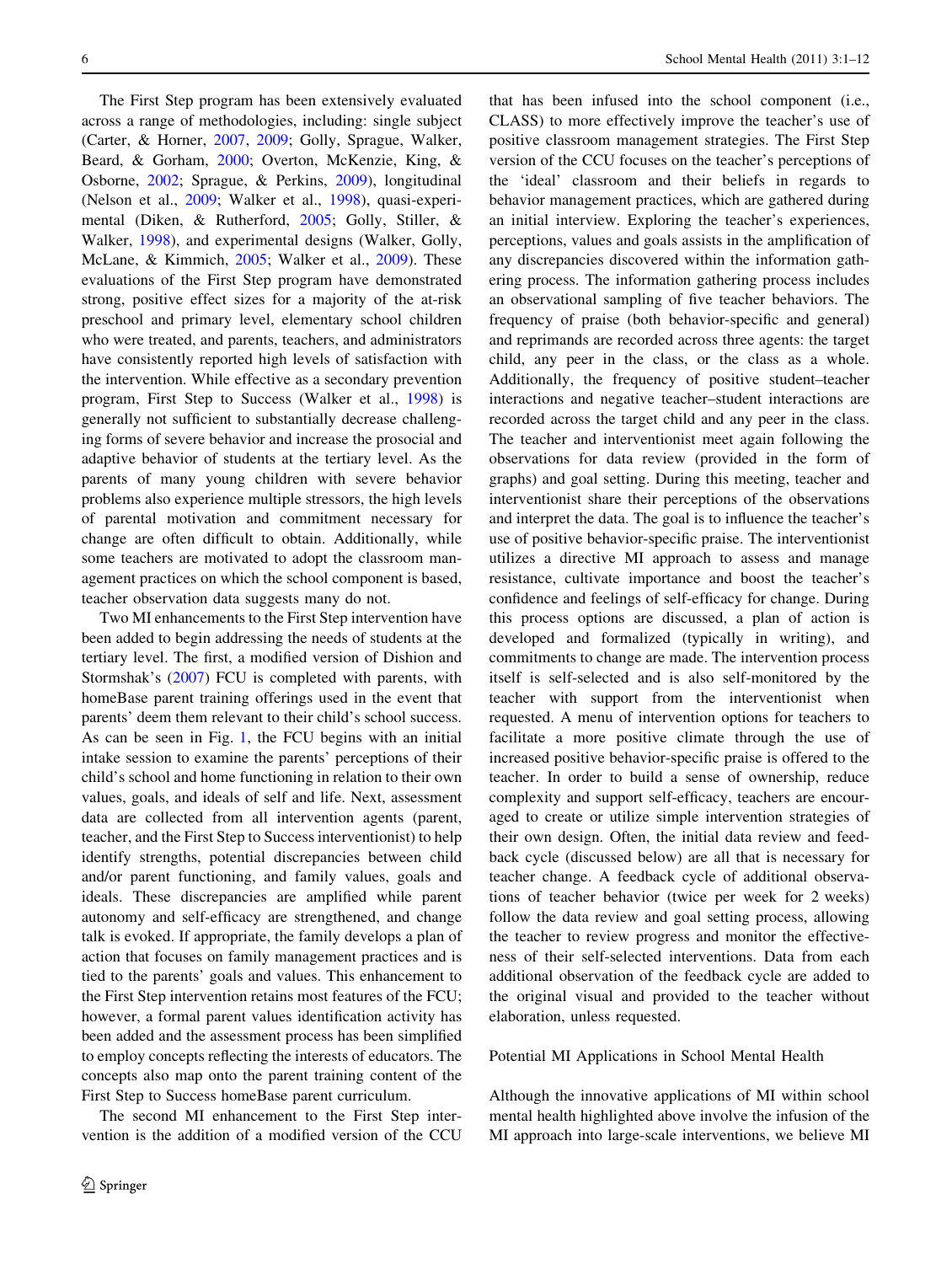<span id="page-6-0"></span>

has the potential to be used more generally. For example, McNamara ([1996,](#page-10-0) [1998](#page-10-0)) has developed a system of MI, used in the Canadian Public Schools, to guide teachers in the development and implementation of pupil self-management skills. Additionally, Blom-Hoffman and Rose [\(2007](#page-9-0)) have provided written commentary on the use of MI in school-based consultation, proposing that MI could be used effectively to enhance a consultees' motivation to change, and address common barriers to the successful implementation of change plans. Atkinson and Woods [\(2003](#page-9-0)) and Kittles and Atkinson ([2009\)](#page-10-0) suggested MI might be used as an initial assessment tool for disaffected adolescents in schools. Utilizing a visual representation of MI, the authors explicitly involved the children in the process. Counselors are allowed to establish the needs of disaffected youth and identify suitable support strategies, while gauging the children's overall resistance to change. These authors report that the youth in their sample found the approach helpful in considering the implications of their own behavior, but that the intervention was most successful with children who were more ready for change than those who were not. Additionally, Connell and Dishion ([2008\)](#page-9-0) utilized a family-focused multilevel prevention program delivered within public middle schools to target parenting factors related to the development of behavior problems in early adolescence. The intervention demonstrated collateral effects inhibiting the increase of depressive symptoms in high-risk youth over a three-year period as compared with a control group.

MI techniques could also be applied informally in conversations with students, parents, and teachers, used to encourage teachers or administrators to embrace promising interventions, or employed to help increase the fidelity with which evidence-based interventions are implemented. In our work on training school mental health professionals to practice in an MI supportive fashion, we have found Fig. [2](#page-7-0) (Cloud, Frey, Lee, Lyle, & Thompson, unpublished manuscript) useful, which is based on the eight stages forwarded by Miller and Moyers [\(2006](#page-10-0)). This Navigational Map allows those learning MI techniques to locate themselves within an objective based hierarchy across the pre-and post-commitment MI phases. The hierarchical structure indicates that the successful completion of higherlevel objectives is, in part, contingent upon completion of those that precede them. The arrow on the side of the map reflects the fact that although the process is linear in general, lower level objectives should be revisited frequently. Additionally, bold text in Fig. [2](#page-7-0) represents the principles that make up the MI ethos, located in shaded boxes near the objectives in which these principles are emphasized, although not exclusively applied only in these areas. As can be seen in Fig. [2](#page-7-0), autonomy, collaboration, and evocation are emphasized equally across all objectives and phases. However, empathy is emphasized in the earliest stage of phase 1, and direction during the latter. The dotted lines around empathy and direction have been added to highlight the fact that these principles may be applied to any of the eight objectives within the navigational process. The specific interviewing techniques articulated by Miller and Rollnick ([2002\)](#page-10-0) can be mapped onto these objectives, and could guide school mental health professionals in conversations with students, parents, and teachers, in a general sense, to motivate them toward any specific targeted behavior.

## Conversations with Students, Parents, and Teachers

Although an exhaustive list of the skills associated with MI practice is beyond the scope of this article, we recommend school mental health professionals begin with the three underlying constructs referred to by Miller and Rollnick [\(2002](#page-10-0)): evocation, collaboration and autonomy. As school mental health professionals approach students, parents and teachers with conversations about change, they can work to elicit personal reasons for change, recognize values, ideas and intentions, and support—even encourage—personal choice, while avoiding the expert role of educating or attempting to sell a change process. These efforts will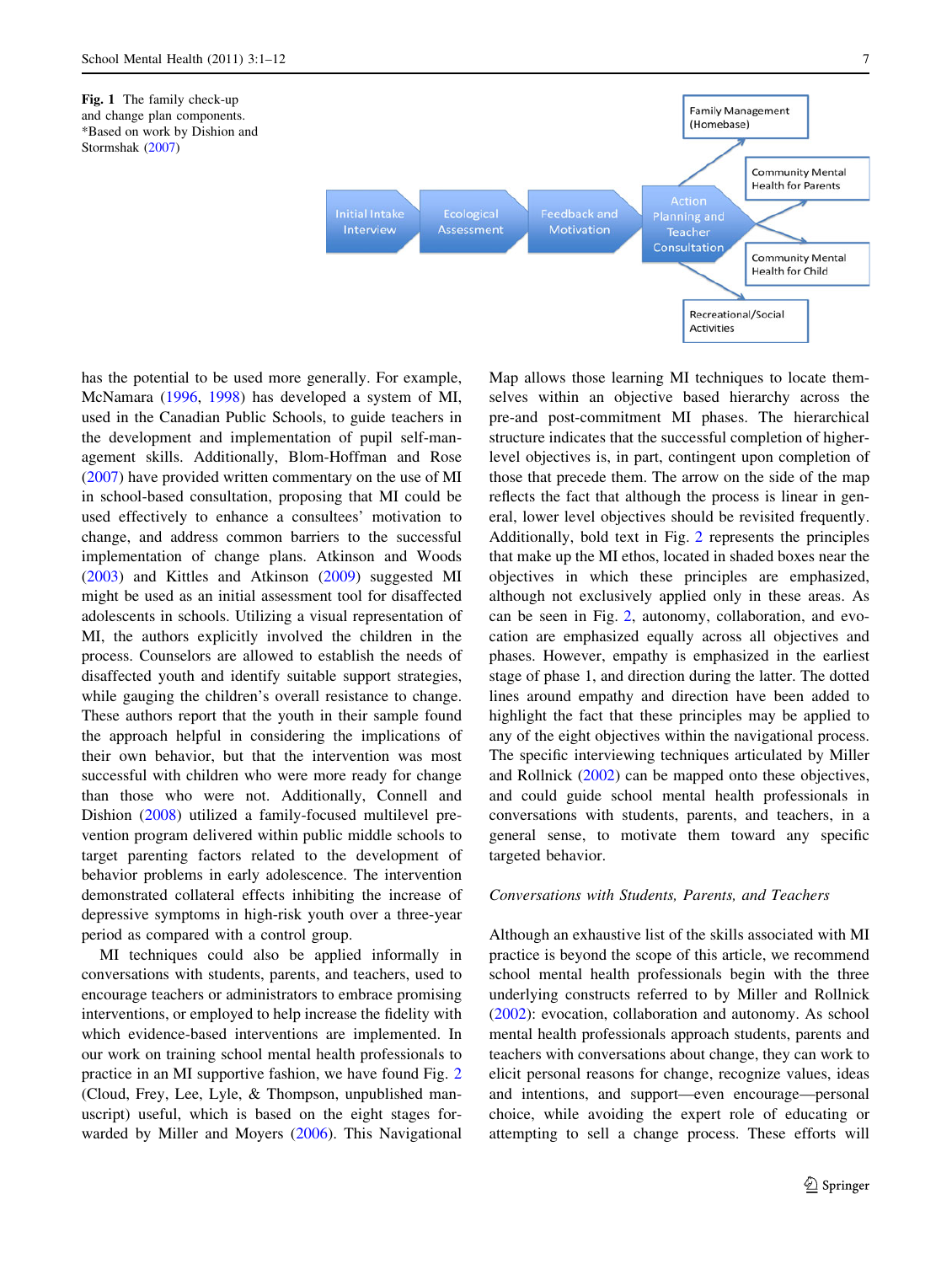<span id="page-7-0"></span>

Fig. 2 MI navigational map. <sup>1</sup>Establish and maintain client centered environment for change: introduction, confirm autonomy, assure competence; discover important values underlying ideals of self and life, find relatedness of issue to life or values; affirmation with openended questions; transition with double sided  $+$  open ended question as summary. <sup>2</sup>Cultivate importance, raise discrepancy, elicit change talk by asking for the pros of change (desire, reason, need) then reinforce using complex reflections. Go back in time. Go forward in time. Use the importance ruler to assess importance on a scale of 1–10 then elicit change talk asking "why not a [lower number]?" <sup>3</sup>Develop confidence asking ''how would you change if you were to decide to?'' Rekindle memories and relive successful change from the past, elicit vivid details of facts and emotions. Assess confidence on a scale of 1–10 then elicit change talk asking ''why not a [lower number]?'' 4 Prevent resistance: use paradox (roll with resistance): remain neutral, minimize educ./never sell change or confront. If tense, transition with cons of change (use resistance response). Manage resistance: simple reflection: a universal strategy (lease risk). Special use reflections (in order of risk): double sided, emphasize power & control, amplify, come along side

support the establishment of a relationship based on respect and can communicate a sense of trust in the recipient's ability to change. From this foundation we recommend school mental health professionals attempt to employ those skills used to respond to resistance as a general practice during their interactions with students, parents and teachers. It is important to note that resistance within the context of MI includes arguments for sustaining the status quo or arguments against change. The front line of defense in these instances include: simple reflection, emphasizing client-choice, double sided reflection, amplification, coming along side, shifting focus, reframing, or agreeing with a twist (Miller & Rollnick, [2002\)](#page-10-0). These strategies are illustrated in Table [1](#page-8-0). It is important to note that MI is only indicated when the subject of the conversation has a welldeveloped sense of values, which typically develops in adolescence. There are two specific strategies in which school mental health professionals may want to employ MI practices: when trying to get a teacher or parent to embrace promising interventions and when attempting to increase the fidelity of implementation.

#### Embracing Promising Interventions

Fixsen et al. [\(2005](#page-10-0)) suggest that in all fields, but particularly education, there is a large gap between what is known to work and what is actually done. Maag ([2001\)](#page-10-0) suggests that teachers are negatively reinforced for punitive discipline practices, such as removing children from the classroom or advocating in- or out-of-school suspension. Thus, it is easy to see why school professionals may resist evidence-based practices, which are typically proactive and require changes in teacher behavior or the environment, which implies the problem does not reside within the child, but at the very least is shared (i.e., transactional) between the child and the adults who control the child's environment. In this case, it is quite clear that ''buy in'' among stakeholders is a critical ingredient across all stages of implementation of evidence-based practices. The literature supporting MI suggests it can be an effective mechanism to increase ambivalence between one's values or desired state and the status quo, which increases motivation and eventually commitment to an action plan—in this case the adoption of evidence-based practices. In relation to the navigation map (see Fig. 2), it may be that these professionals are being asked to implement a plan of action without an acceptable working alliance, or more likely when they do not believe change is important, and/or that they do not feel confident (i.e., self-efficacy) in their ability to implement the change plan. The principles of MI express empathy, develop discrepancy, roll with resistance, and support self-efficacy—could be used to guide conversations with key implementation agents, with the change plan representing choice of relevant evidence-based practices.

In this way, MI can be used in a variety of settings when assessing an individual, group, or organization's motivation to change (Phase 1). For example, it could be used in individual consultation with teachers or when facilitating a group meeting (i.e., school- district- or state-wide positive behavior support leadership team; IEP team; or student support team). What remains critical is that the school mental health professional correctly assesses the individual or group's readiness to commit to a change plan (Phase 1 in Fig. 2) and match their approach to the current situation to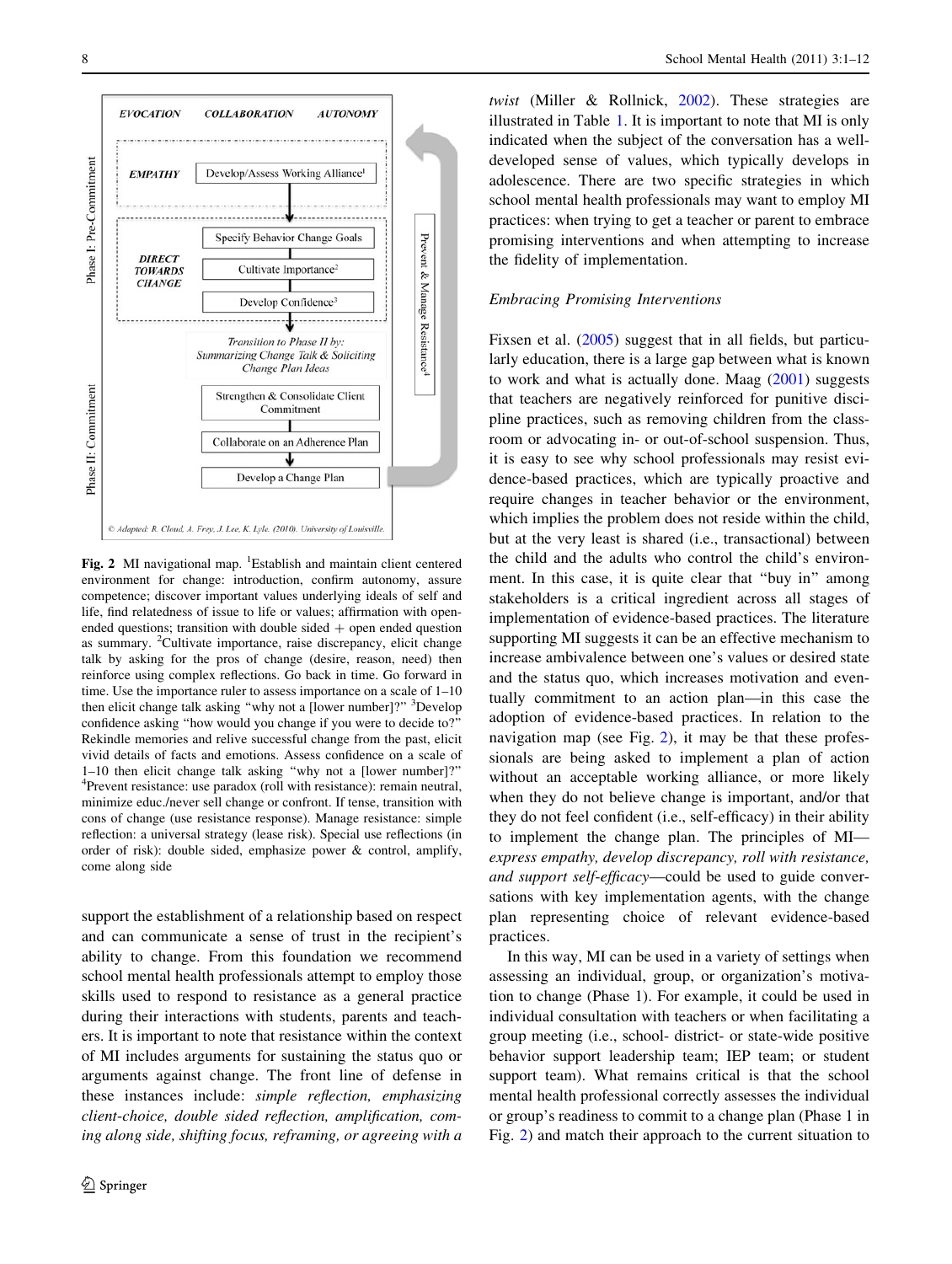#### <span id="page-8-0"></span>Table 1 Verbatim exemplifying responding to resistance

| Speaker         | Text                                                                                                                                                                                                                                                                                                                                                                                  | Strategy and rationale                                              |
|-----------------|---------------------------------------------------------------------------------------------------------------------------------------------------------------------------------------------------------------------------------------------------------------------------------------------------------------------------------------------------------------------------------------|---------------------------------------------------------------------|
| Interventionist | Again, thanks very much for your obvious commitment to Angela, and supporting her<br>here at home so that she can improve her behavior at school                                                                                                                                                                                                                                      | Affirmation<br>Summary                                              |
|                 | During our last visit you shared how Angela's poor behavior at school caused concern<br>at your job, in your relationship with Ms. Smith and even with Angela herself.<br>Because of this you were willing to explore what it might take to support Angela in<br>changing her behavior at school. This would help you at work, in your relationship<br>with Ms. Smith and with Angela |                                                                     |
| Parent          | Yes, but I don't think anyone at school will listen                                                                                                                                                                                                                                                                                                                                   |                                                                     |
| Interventionist | You're not sure if Ms. Smith wants to help?                                                                                                                                                                                                                                                                                                                                           | Simple reflection (responding to<br>resistance with non-resistance) |
| Parent          | Well, I do think she will help, but it won't be easy                                                                                                                                                                                                                                                                                                                                  |                                                                     |
| Interventionist | You've already shown a great deal of commitment to your child, I know you'll make a<br>difference                                                                                                                                                                                                                                                                                     | Affirmation                                                         |
|                 | What were the most important values that you discovered from the values sorting<br>activity?                                                                                                                                                                                                                                                                                          | Shift of focus                                                      |
| Parent          | That was really hard, so many cards to sort through                                                                                                                                                                                                                                                                                                                                   |                                                                     |
| Interventionist | Thanks for hanging in there—your values are very important to this process                                                                                                                                                                                                                                                                                                            | Affirmation                                                         |
| Parent          | OK—But I don't know how this is going to help                                                                                                                                                                                                                                                                                                                                         |                                                                     |
| Interventionist | You think this process might be better if we didn't consider your values and the values<br>you want for your child                                                                                                                                                                                                                                                                    | Amplified reflection                                                |
| Parent          | No, I want what is best for my child. Honesty, hard work and family were my top three                                                                                                                                                                                                                                                                                                 |                                                                     |
| Interventionist | Why did you pick these cards?                                                                                                                                                                                                                                                                                                                                                         | Open-ended questions to<br>encourage change talk                    |
|                 | What do these words mean to you personally, and for your child?                                                                                                                                                                                                                                                                                                                       |                                                                     |
|                 | What do you see in your life, and your child's that convinces you this is important?                                                                                                                                                                                                                                                                                                  |                                                                     |
|                 | How does this relate to [the target behavior]?                                                                                                                                                                                                                                                                                                                                        |                                                                     |
| Parent          | I think this was a waste of time                                                                                                                                                                                                                                                                                                                                                      |                                                                     |
| Interventionist | So on one hand you are a committed parent who wants the best for his/her child; but on<br>the other hand you find discussing the core values of your family to be a waste of time                                                                                                                                                                                                     | Double-sided reflection                                             |
| Interventionist | In the end, this is totally in your control. If you believe that discussing the core values of<br>your family is a waste of time, let's move on to something more productive                                                                                                                                                                                                          | Emphasizing personal choice and<br>control                          |

accelerate their progression toward or through the postcommitment phase, which addresses implementation fidelity.

## Improving Fidelity of Existing Interventions

Too often implementation agents express motivation to implement an action plan through a verbal commitment, yet the resulting behavioral change necessary for effective outcomes is substandard. Anyone who has worked with a teacher on a behavior intervention plan can certainly appreciate this predicament, and research clearly demonstrates that even when plans are well written, adherence to the plan is often problematic (Conroy, Dunlap, Clarke, & Alter, [2005;](#page-9-0) Van Acker, Boreson, Gable, & Potterton, [2005\)](#page-11-0). However, poor adherence to a change plan is by no means limited to behavior intervention planning, or to teachers for that matter. In relation to Fig. [2](#page-7-0), this assumes Phase 2 work has started yet a return to Phase 1 strategies is often necessary because resistance to implementation is present. Recent trends in school-based mental health, such as progress monitoring (Shapiro, Hilt-Panahon, & Gischlar, [2010](#page-11-0)) and classroom management consultation are likely to be difficult for teachers, and applying MI techniques associated with the pre-commitment phase may be beneficial long after commitment to the change plan is established.

## Future Directions

We anticipate MI within the context of school mental health will expand in the next decade due to the flexibility of the process and its techniques along with the evidence base supporting its use. MI is a promising yet relatively untapped approach to potentially enhance the development and implementation of effective school-based interventions. In this article, we have discussed the principles of MI, summarized a number of school-based MI innovations, and highlighted how school mental health professionals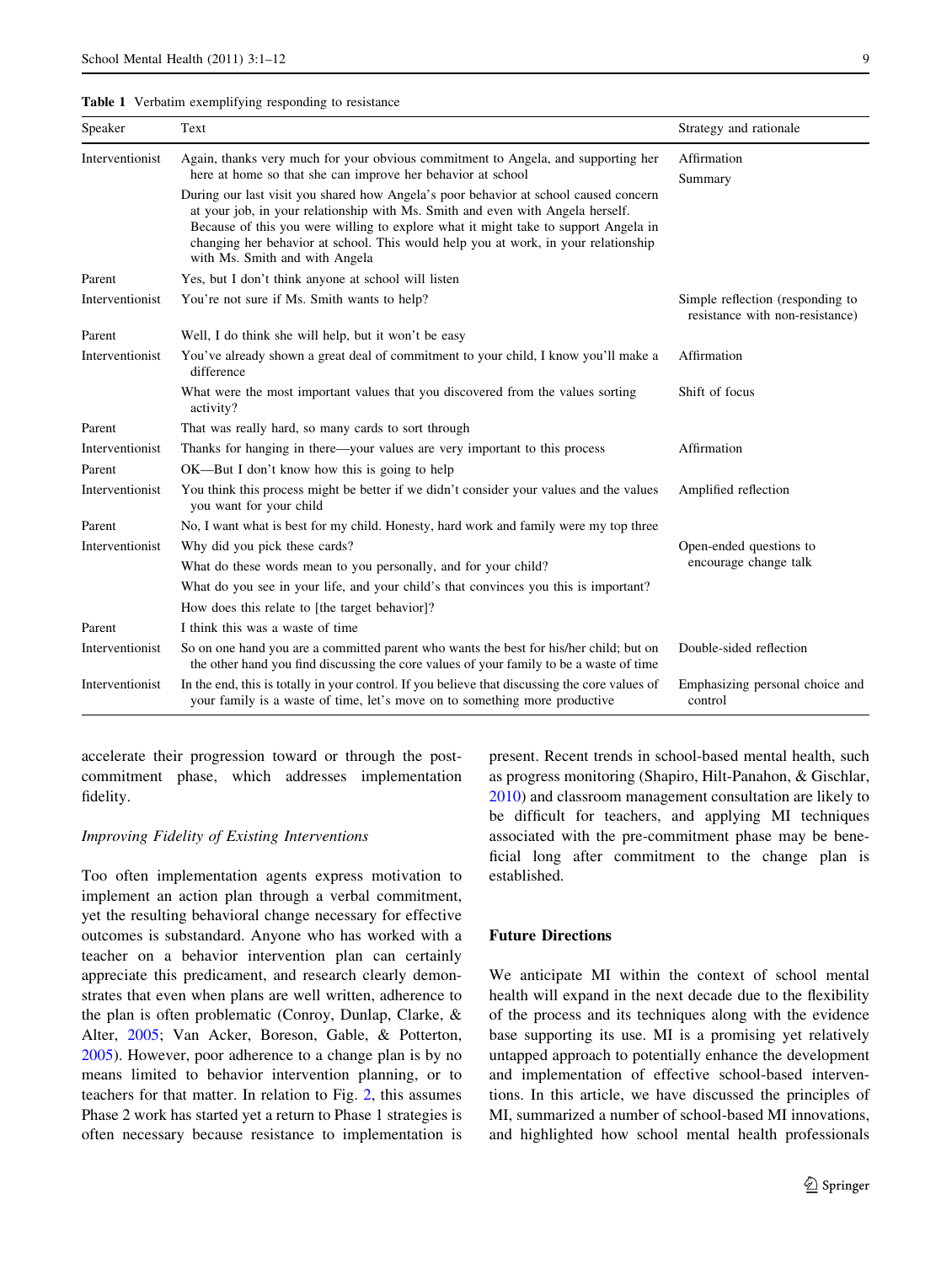<span id="page-9-0"></span>might adapt MI in educational settings to improve educational outcomes. We have highlighted the possibilities with regard to increasing parent involvement, building collaboration between home and school, addressing significant educational and mental health problems with relatively brief intervention, and increasing the fidelity of interventions that depends largely on changes in teacher or parent behavior.

Based on our initial attempts to use MI, the outlook for its use with children and families at the tertiary level is promising. Given the individualized, problem-solving nature of our approach to the enhancement of the First Step to Success intervention, it is imperative that counselors have well-established clinical skills to apply MI in differentiated environments (home and school), as well as across multiple agents (parents, teachers). Thus, the instructional design of training systems to adequately prepare school mental health professionals for the implementation of MI with fidelity and resourcefulness is critical to our current work and should be a focus of future research. Future research should also examine how MI strategies can be used to improve the reach and effectiveness of existing interventions. Additionally, the field would benefit from systematic study of the barriers and facilitators to effectively implementing MI approaches within the context of school mental health. For existing interventions, attention should be given to process measures, such as social validity, feasibility of high fidelity implementation, and satisfaction, as well as more rigorous designs to assess efficacy and effectiveness.

Acknowledgments The research reported here was supported by the Institute of Education Sciences, US Department of Education, through Grant R324A090237 to the University of Louisville. The opinions expressed are those of the authors and do not represent views of the Institute or the US Department of Education.

## References

- Atkinson, C., & Amesu, M. (2007). Using solution-focused approaches in motivational interviewing with young people. Pastoral Care in Education, 25, 31–37.
- Atkinson, C., & Woods, K. (2003). Motivational interviewing strategies for disaffected secondary school students: A case example. Educational Psychology in Practice, 19, 49–64.
- Aubrey, L. L. (1998). Motivational interviewing with adolescents presenting for outpatient substance abuse treatment. Unpublished Doctoral Dissertation, University of New Mexico.
- Bien, T. H., Miller, W. R., & Boroughs, J. M. (1993). Motivational interviewing with alcohol outpatients. Behavioral and Cognitive Psychotherapy, 21, 347–356.
- Blom-Hoffman, J., & Rose, G. S. (2007). Applying motivational interviewing techniques to further the primary prevention potential of school-based consultation. Journal of Educational and Psychological Consultation, 17, 151–156.
- Brown, J. M., & Miller, W. R. (1993). Impact of motivational interviewing on participation and outcome in residential

alcoholism treatment. Psychology of Addictive Behaviors, 7, 211–218.

- Burke, B. L., Arkowitz, H., & Menchola, M. (2003). The efficacy of motivational interviewing: A meta-analysis of controlled clinical trials. Journal of Consulting and Clinical Psychology, 71, 843–861.
- Burns, B. J., & Hoagwood, K. (2002). Community treatment for youth: Evidence-based interventions for severe emotional and behavioral disorders. New York: Oxford University Press.
- Carter, D., & Horner, R. (2007). Adding functional assessment to First Step to Success: A case study. Journal of Positive Behavioral Interventions, 9, 229–238.
- Carter, D., & Horner, R. (2009). Adding function based behavioral support to First Step to Success: Integrating individualized and manualized practices. Journal of Positive Behavioral Interventions, 11, 22–34.
- Channon, S. J., Huws-Thomas, M. V., Rollnick, S., Hood, K., Cannings, J. R. L., Rogers, C., et al. (2007). A multicenter randomized controlled trial of motivational interviewing in teenagers with diabetes. Diabetes Care, 30, 1390–1395.
- Cloud, R. N., Frey, A., Lee, J., Lyle, & Thompson, C. (unpublished manuscript). Use of educational and memory sciences to improve motivational interviewing learning outcomes: A case example of curriculum development.
- Connell, A., Bullock, B., Dishion, T., Shaw, D., Wilson, M., & Gardner, F. (2008). Family intervention effects on co-occurring early childhood behavioral and emotional problems: A latent transition analysis approach. Journal of Abnormal Child Psychology, 36, 1211–1225.
- Connell, A., & Dishion, T. J. (2008). Reducing depression among atrisk early adolescents: Three-year effects of a family-centered intervention embedded within schools. Journal of Family Psychology, 22, 574–585.
- Conroy, M. A., Dunlap, G., Clarke, S., & Alter, P. J. (2005). A descriptive analysis of positive behavioral intervention research with young children with challenging behavior. Topics in Early Childhood Special Education, 25, 157–166.
- Cordova, J. V., Warren, L. Z., & Gee, C. B. (2001). Motivational interviewing as an intervention for at-risk couples. Journal of Marital and Family Therapy, 27, 315–326.
- Diken, I., & Rutherford, R. (2005). First Step to Success early intervention program: A study of effectiveness with Native-American children. Education & Treatment of Children, 28, 444–465.
- Dishion, T., Shaw, D., Connell, A., Gardner, F., Weaver, C., & Wilson, M. (2008). The family check-up with high-risk indigent families: Preventing problem behavior by increasing parents' positive behavior support in early childhood. Child Development, 79, 1395–1414.
- Dishion, T. J., & Stormshak, E. A. (Eds.). (2007). Intervening in children's lives: An ecological, family-centered approach to mental health care. Washington, DC: American Psychological Association.
- Dishion, T. J., Stormshak, E., & Siler, C. (2010). An ecological approach to interventions with high-risk students in schools: Using the family check-up to motivate parents' positive behavior support. In M. R. Shinn & H. M. Walker (Eds.), Interventions for achievement and behavior problems in a three-tier model including RTI (pp. 101–124). Bethesda, MD: National Association of School Psychologists.
- Dunn, C., DeRoo, L., & Rivara, F. P. (2001). The use of brief interventions adapted from motivational interviewing across behavioral domains: A systematic review. Addiction, 96, 1725–1742.
- Eber, L., Sugai, G., Smith, C., & Scott, T. (2002). Wraparound and positive behavioral interventions and supports in the schools. Journal of Emotional & Behavioral Disorders, 10, 171–181.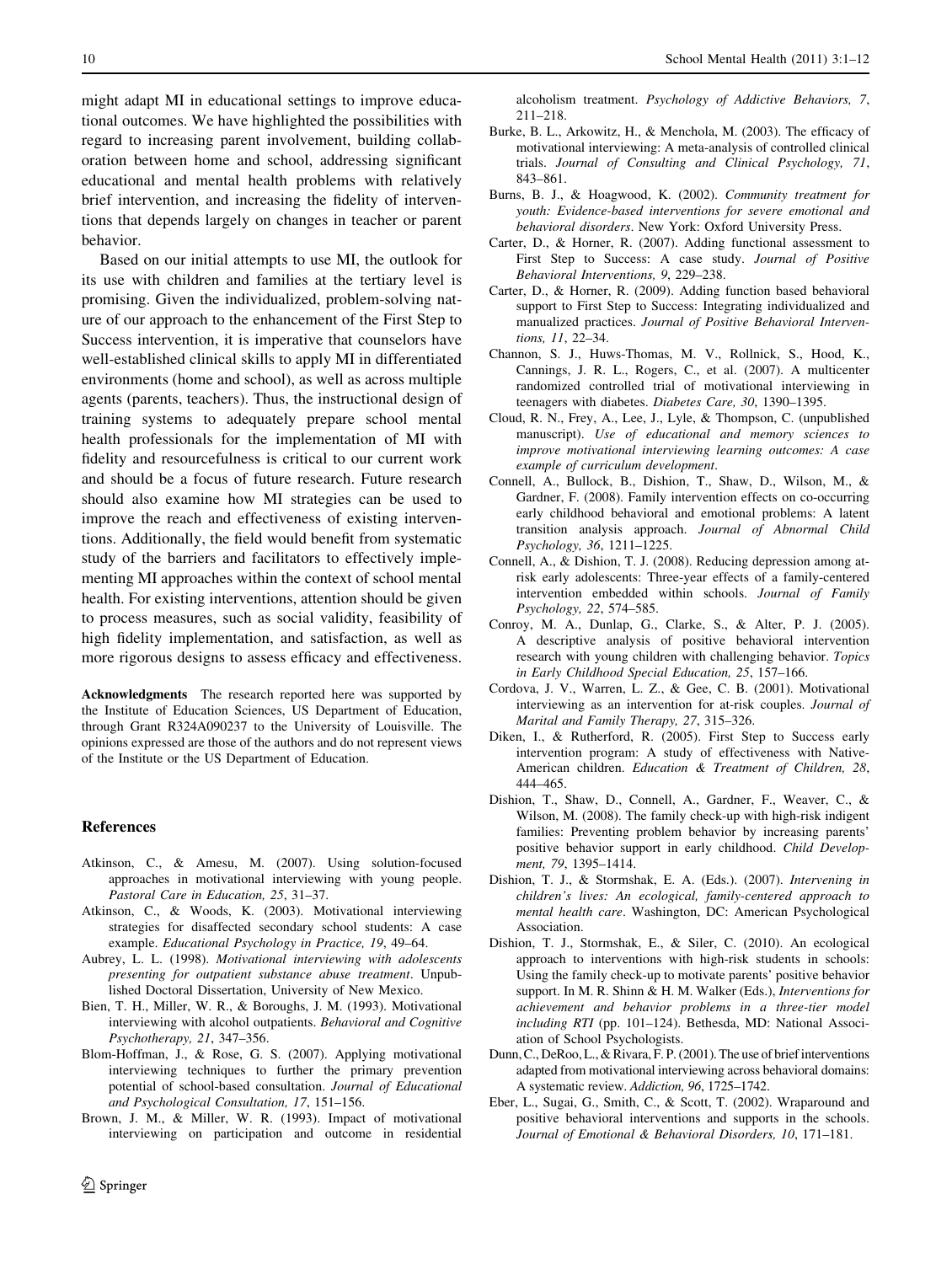- <span id="page-10-0"></span>Festinger, L. (1957). A theory of cognitive dissonance. Stanford, CA: Stanford University Press.
- Fixsen, D. L., Naoom, S. F., Blase, K. A., Freidman, R. M., & Wallace, F. (2005). Implementation research: A synthesis of the literature. Tampa, FL: Louis de la Parte Florida Mental health Institute.
- Flattum, C., Friend, S., Neumark-Sztainer, D., & Story, M. (2009). Motivational interviewing as a component of a school-based obesity prevention program for adolescent girls. Journal of the American Dietetic Association, 109, 91–94.
- Freudenthal, J. J. (2008). Motivational interviewing (Mi) as an intervention for early childhood caries risk-related behaviors. Journal of Dental Hygiene, 82, 67.
- Freudenthal, J. J., & Bowen, D. M. (2010). Motivational interviewing to decrease parental risk-related behaviors for early childhood caries. Journal of Dental Hygiene, 84, 29–34.
- Frey, A. J., Walker, H. M., & Perry, A. (2011). Education policy for children, youth, and families. In J. M. Jenson & M. W. Fraser (Eds.), Social policy for children and families: A risk and resilience perspective (2nd ed., pp. 113–145). Thousand Oaks, CA: Sage.
- Gardner, F., Connell, A., Trentacosta, C., Shaw, D. S., Dishion, T. J., & Wilson, M. (2009). Moderators of outcome in a brief familycentered intervention for preventing early problem behavior. Journal of Consulting and Clinical Psychology, 77, 543–553.
- Gill, A., Hyde, L., Shaw, D., Dishion, T., & Wilson, M. (2008). The family check-up in early childhood: A case study of intervention process and change. Journal of Clinical Child & Adolescent Psychology, 37, 893–904.
- Golly, A., Sprague, J., Walker, H. M., Beard, K., & Gorham, G. (2000). The First Step to Success program: An analysis of outcomes with identical twins across multiple baselines. Behavioral Disorders, 25, 170–182.
- Golly, A., Stiller, B., & Walker, H. (1998). First Step to Success: Replication and social validation of and early intervention program for achieving secondary prevention goals. Journal of Emotional and Behavioral Disorders, 6, 243–250.
- Handmaker, N. S., Miller, W. R., & Manicke, M. (1999). Findings of a pilot study of motivational interviewing with pregnant drinkers. Journal of Studies on Alcohol, 60, 285–287.
- Hettema, J., Steele, J., & Miller, W. R. (2005). Motivational interviewing. Annual Review of Clinical Psychology, 1, 91–111.
- Hops, H., & Walker, H. (1988). CLASS: Contingencies for learning academic and social skills. Seattle, WA: Educational Achievement Systems.
- Kazdin, A. E., Holland, L., & Crowley, M. (1997). Family experience of barriers to treatment and premature termination from child therapy. Journal of Consulting and Clinical Psychology, 65, 453–463.
- Kittles, M., & Atkinson, C. (2009). The usefulness of motivational interviewing as a consultation and assessment tool for working with young people. Pastoral Care in Education: An International Journal of Personal, Social and Emotional Development, 27, 241–254.
- Lundahl, B. W., Tollefson, D., Kunz, C., Brownell, C., & Burke, B. L. (2010). Meta-analysis of motivational interviewing: Twenty five years of research. Research on Social Work Practice, 20, 137–160.
- Lunkenheimer, E., Shaw, D., Gardner, F., Dishion, T., Connell, A., & Wilson, M. (2008). Collateral benefits of the family check-up on early childhood school readiness: Indirect Effects of parents' positive behavior support. Developmental Psychology, 44, 1737–1752.
- Maag, J. W. (2001). Rewarded by punishment: Reflections on the disuse of positive reinforcement in schools. Exceptional Children, 67, 173–186.
- McNamara, E. (1996). The theory and practice of pupil selfmanagement: A form teacher's manual. Ainsdale, Merseyside: Positive Behaviour Management.
- McNamara, E. (1998). The theory and practice of eliciting pupil motivation: Motivational interviewing—a form teacher's manual and guide for students, parents, psychologists, health visitors and counsellors. Ainsdale, Merseyside: Positive Behaviour Management.
- Miller, R. W. (1985). Living as if: How positive faith can change your life. Philadelphia: Westinster Press.
- Miller, W. R., & Moyers, T. B. (2006). Eight stages in learning motivational interviewing. Journal of Teaching in the Addictions, 5, 3–18.
- Miller, W. R., & Rollnick, S. (2002). Motivational interviewing: Preparing people for change. New York: Guilford Press.
- Miller, W. R., & Sovereign, R. G. (1989). The checkup: A model for early intervention in addictive behaviors. In T. Loberg, W. R. Miller, P. E. Nathan, & G. A. Marlatt (Eds.), Addictive behaviors: Prevention and early intervention (pp. 219–231). Amsterdam: Swets & Zeitlinger.
- Miller, R. W., Zweben, A., DiClemente, C. C., & Rychtaric, R. (1992). Motivational enhancement therapy manual: A clinical research guide for therapists treating individuals with alcohol abuse and dependence (Project MATCH Monograph Series, Vol. 2). Rockville, MD: National Institute on Alcohol Abuse and Alcoholism.
- Moilanen, K., Shaw, D., Dishion, T., Gardner, F., & Wilson, M. (2010). Predictors of longitudinal growth in inhibitory control in early childhood. Social Development, 19(2), 326–347.
- Moyers, T. B., Martin, T., Manuel, J. K., Miller, W. R., & Ernst, D. (2007). The motivational interviewing treatment integrity (MITI) code manual: Version 3.0. Retrieved on March 27, 2010, from [http://casaa.unm.edu/download/miti.pdf.](http://casaa.unm.edu/download/miti.pdf)
- Nage, P. (2010). Motivational interviewing. In M. K. Dulcan (Ed.), Dulcan's textbook of child and adolescent psychiatry (pp. 915–924). Washington, DC: American Psychiatric Pub.
- Nelson, J., Hurley, K., Synhorst, L., Epstein, M., Stage, S., & Buckley, J. (2009). The child outcomes of a behavior model. Exceptional Children, 76, 7–30.
- Nock, M. K., & Ferriter, C. (2005). Parent management of attendance and adherence in child and adolescent therapy: A conceptual and empirical review. Clinical Child and Family Psychology Review, 8, 149–166.
- Nock, M. K., & Kazdin, A. E. (2005). Randomized controlled trial of a brief intervention for increasing participation in parent management training. Journal of Consulting and Clinical Psychology, 73, 872–879.
- Nock, M. K., & Photos, V. (2006). Parent motivation to participate in treatment: Assessment and prediction of subsequent participation. Journal of Child and Family Studies, 15, 345–358. doi[:10.1007/s10826-006-9022-4](http://dx.doi.org/10.1007/s10826-006-9022-4).
- Noonan, W. C., & Moyers, T. B. (1997). Motivational interviewing: A review. Journal of Substance Misuse, 2, 8–16.
- Overton, S., McKenzie, L., King, K., & Osborne, J. (2002). Replication of the First Step to Success model: A multiple case-study of implementation effectiveness. Behavioral Disorders, 28, 40–56.
- Patterson, G. R. (1992). Developmental changes in antisocial behavior. In R. D. Peters, R. J. McMahon, V. L. Quinsey (Eds.), Aggression and violence throughout the life span (pp. 52–82). Newbury Park, CA: Sage.
- Piaget, J. P. (1962). Play, dreams, and imitation in childhood. New York: Norton.
- Project MATCH Research Group. (1997). Project MATCH secondary a priori hypotheses. Addiction, 92, 1671–1698.